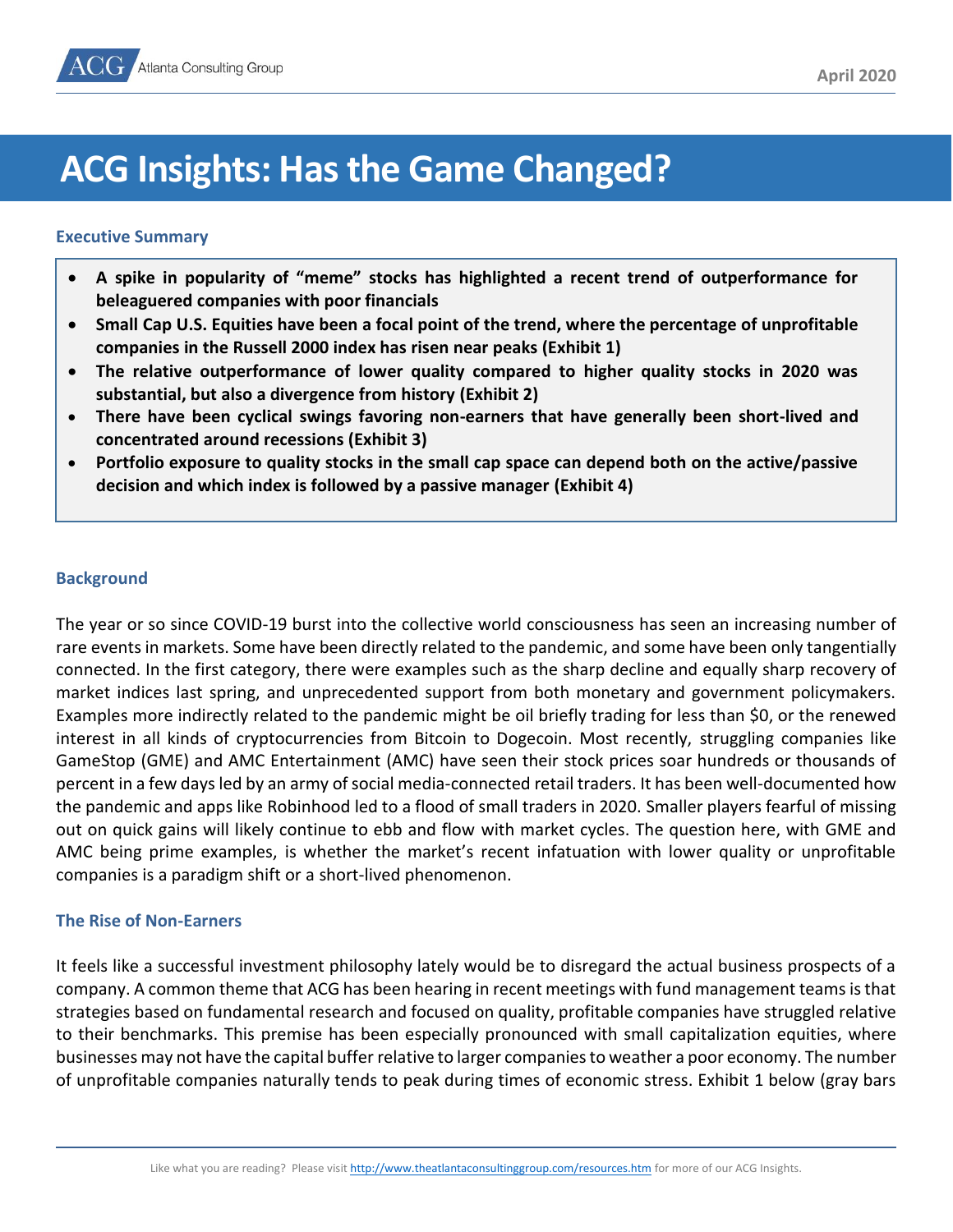represent recessions) shows that during 2020 the Russell 2000 approached a peak number of stocks not earning a profit last seen after the Great Financial Crisis.



## **Exhibit 1: Percentage of Unprofitable Small Cap Companies <sup>1</sup>**

The sheer number of non-earners in a low-growth, low-rate environment is likely one of many reasons for the recent rally in lower quality shares. Money has to flow somewhere, and investors have been willing to pay a premium for the possibility of earnings growth years in the future. It is almost certain that many of these nonearners will turn profitable as the economy bounces back from the pandemic. Will a reversal like this change much about the current environment for low quality stocks?

## **Quality vs. "Junk" Stocks**

There is no established set of parameters for what constitutes a quality company. Most value-oriented asset managers have a proprietary list of data points they compile based on company financial statements to determine the health of a business. Alternatively, there are a couple common ways to screen for low-quality or "junk" stocks. Most filters will examine earnings and debt-levels. Companies with negative net income (usually measured over the previous 12 months), and/or elevated debt would be classified as "junk". Fuller & Thaler Asset Management, who run a successful small cap fund based on behavioral finance, have some interesting data in their 2020 commentary. Exhibit 2 below, again using the Russell 2000, shows the extraordinary dispersion in stock returns last year compared to recent history when controlling for earnings and debt.

<sup>&</sup>lt;sup>1</sup> Source: Driehaus Capital Management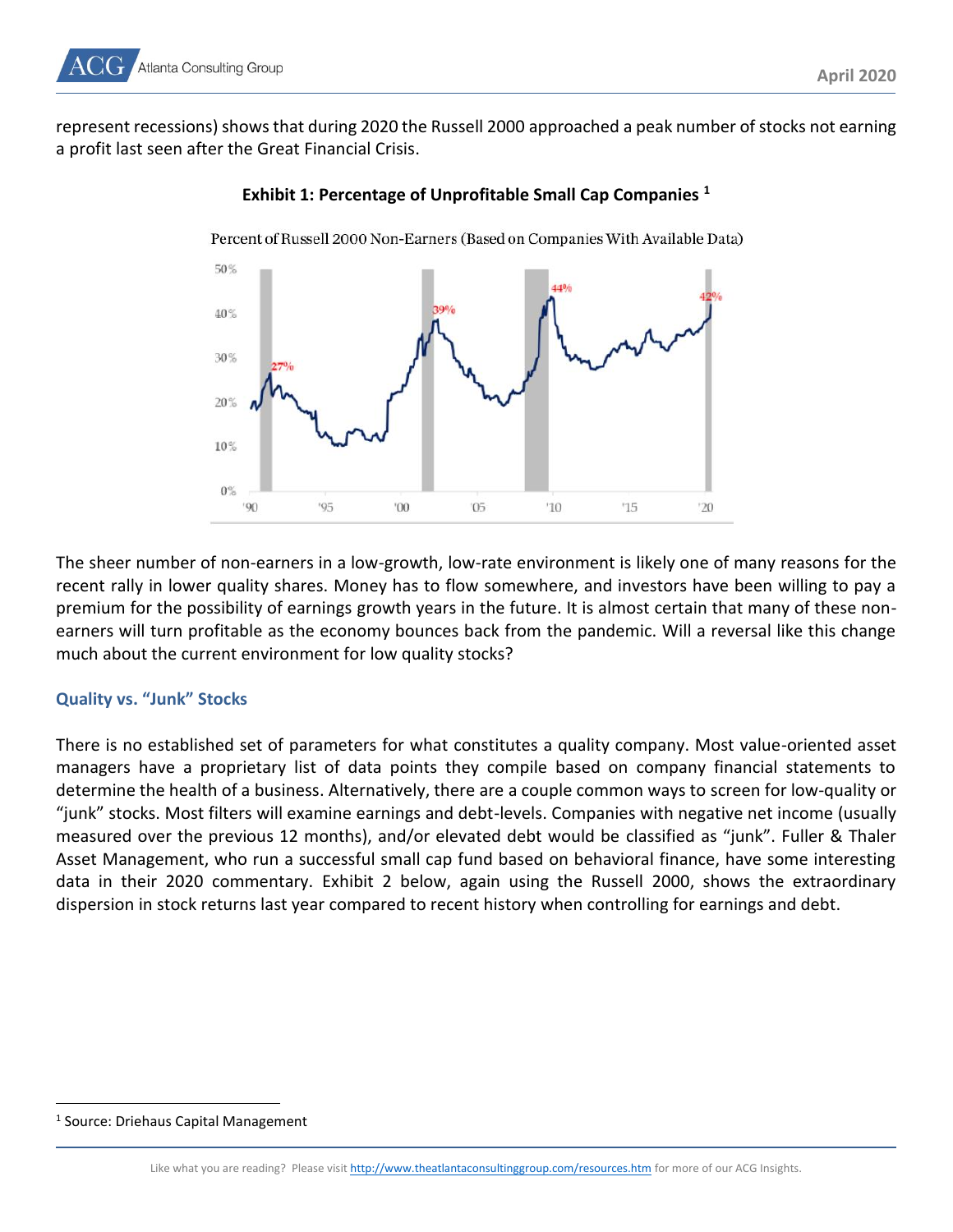



# **Exhibit 2: Russell 2000 Returns Based on Earnings and Debt <sup>2</sup>**

Companies with negative earnings and high levels of debt relative to earnings drastically outperformed in 2020. This difference in returns is a contrast to the prior two-and-a-half decades where quality produced better annual performance on average. Looking back even further, AQR Capital Management conducted a well-regarded study with data spanning 1957-2012 and found significant outperformance amongst small caps when controlling for quality. After establishing the history that quality small cap companies outperform given time, the original question of whether 2020 marked a shift in this rule becomes clearer.

## **Was 2020 an Inflection Point?**

Like most predictions about markets, it is prudent to speak in probabilities rather than absolutes. It is much more likely that non-earner small caps are enjoying a relatively brief period of excess performance given history. Significant outperformance by small cap stocks with negative earnings like we saw in 2020 tends to be concentrated around extreme market/economic environments (Exhibit 3).

<sup>&</sup>lt;sup>2</sup> Source: Fuller & Thaler Asset Management, Inc.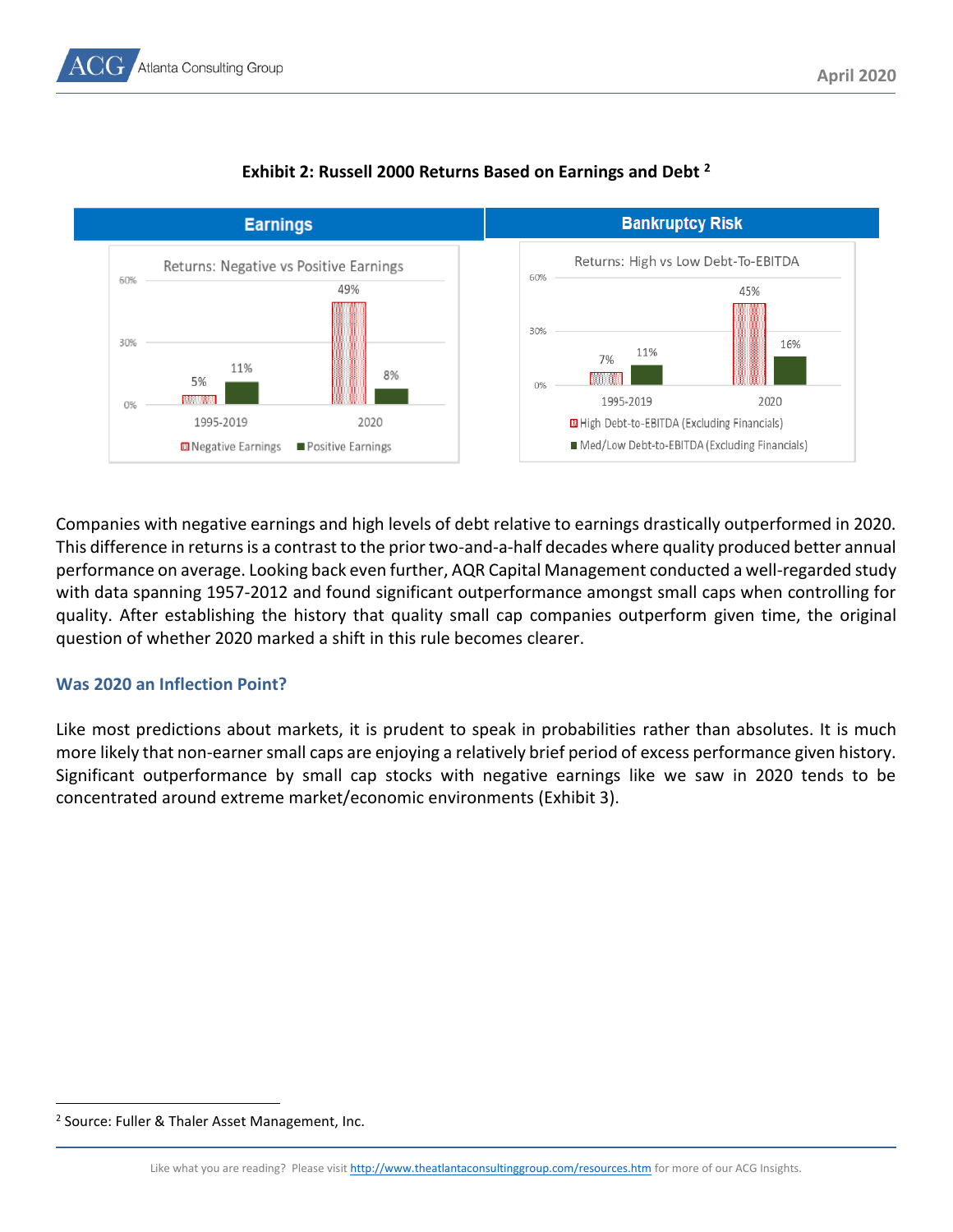

#### **Exhibit 3: Relative Performance of Earners vs. Non-Earners <sup>3</sup>**

Sources: Glenmede Investment Management LP, Fact Set, FTSE/Russell LTM = Last Twelve Months. Past performance is not indicative of future results.

The chart above shows similar periods of non-earner outperformance sandwiched around the 1999/2000 internet bubble and 2008/2009 financial crisis. Each period saw some degree of speculative exuberance and an economic recession, much like 2020. The compressed timeframe of the market cycle last year was undeniably unique, but cycles tend to rhyme despite their differences. Stories like GameStop and AMC are usually a temporary symptom of strong speculative markets rather than a cause. Glenmede summarizes the point nicely in their commentary associated with the chart in Exhibit 3 that outperformance of negative earning stocks has been more cyclical than persistent.

## **Solutions for Thinking About Quality in Small Cap Funds**

Now that the case has been presented that long-term strategy favors a higher-quality tilt to small cap allocations, the question becomes how to implement the idea in a portfolio. One solution is to simply favor active management. Active managers will generally have more latitude to favor quality companies or filter out non-earners. Due diligence efforts to select those managers becomes increasingly important. The goal would be to find managers that have a track record selecting quality stocks, and to ensure they have a repeatable process that can be replicated into the future. Surprisingly, index selection can also play a role in exposure to the quality factor. The Russell 2000 and S&P 600 are both widely followed small cap indices. Exhibit 4 below shows that performance differences between the two can be significant.

<sup>3</sup> Source: Glenmede Investment Management LP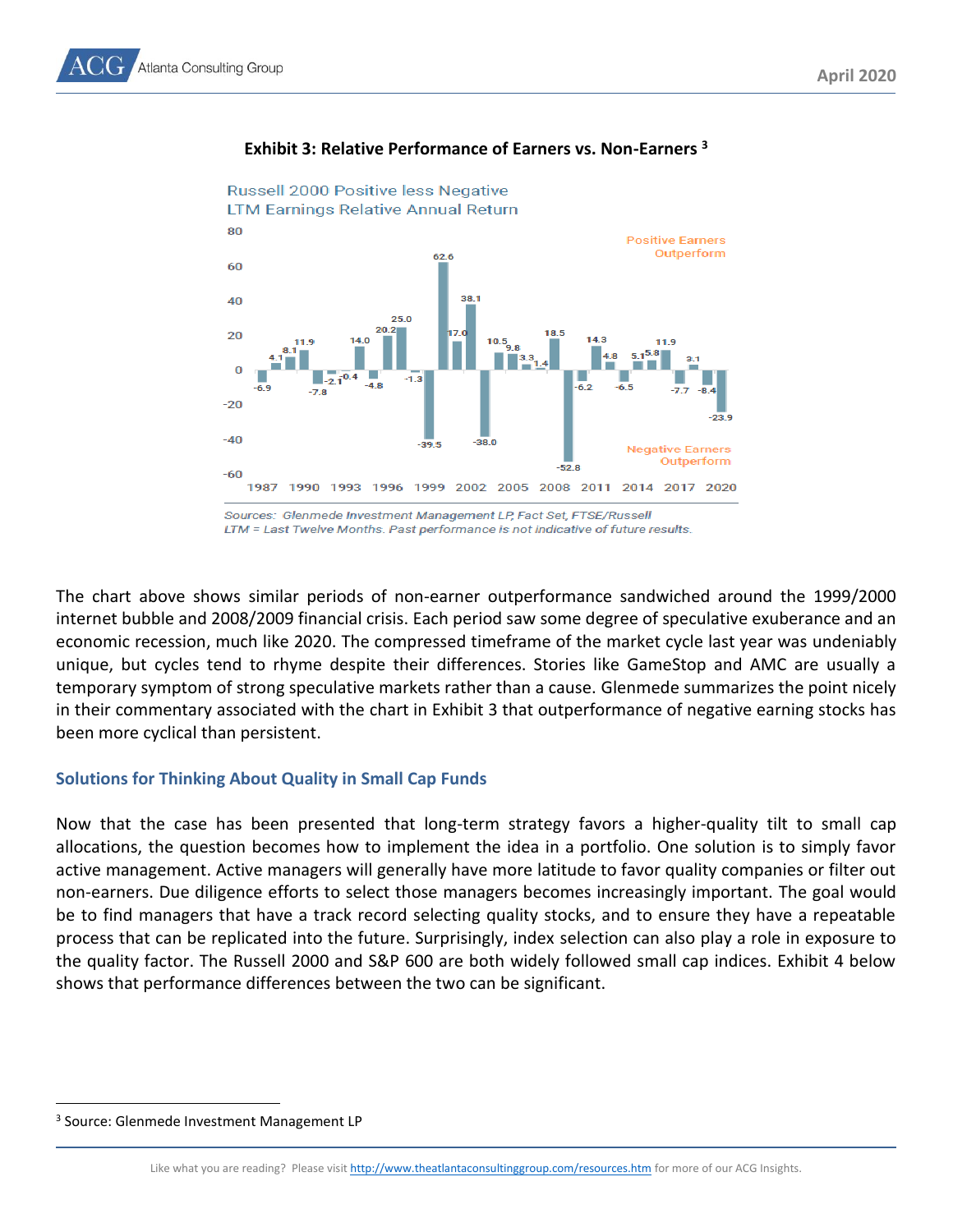

| Index                              | 1 Year (%) | 3 Year (%) | 5 Year (%) | 10 Year (%) | 15 Year (%) |
|------------------------------------|------------|------------|------------|-------------|-------------|
| <b>Russell 2000 TR USD</b>         | 19.96      | 10.25      | 13.26      | 11.20       | 8.91        |
| <b>S&amp;P SmallCap 600 TR USD</b> | 11.29      | 7.74       | 12.37      | 11.92       | 9.44        |
| Returns as of $12/31/20$           |            |            |            |             |             |

## **Exhibit 4: Annualized Small Cap Index Performance Comparison <sup>4</sup>**

One of the largest differences between the two indices is their exposure to non-earners. The S&P 600 screens out companies with negative net income over the previous year and has a committee that approves new additions. The Russell 2000 aims to be a true representation of the smallest two thousand publicly traded companies. As seen in Exhibit 1, this can lead to a large portion of the Russell 2000 invested in non-earners. Returns of the two indices elaborate on the quality story. The Russell 2000 has far outpaced the S&P 600 in recent years as the speculative cycle has matured. The quality tilt of the S&P 600, however, has still outpaced the Russell 2000 over longer timeframes despite recent relative weakness.

## **Summary**

Of the (many) unique market events in 2020 through the beginning of 2021, one of the most attention-grabbing stories has been the rise of "junk" or negative earning stocks. The trend started with names in the transportation and energy sectors and culminated with rise of downtrodden former shopping mall mainstays GameStop and AMC. Every unexpected market move feels different on the surface, but bursts of non-earner outperformance have been seen before. A tilt towards quality, especially in small cap, has proven to be a relatively successful strategy for long-term oriented investors. Acting on a quality tilt in a broader portfolio often comes down to the choice of manager or index. Anomalies like the rise of non-earners can persist longer than anyone expects, and will likely be seen again in the future, but probabilities remain high that stock prices will follow earnings over time.

<sup>4</sup> Source: Morningstar Direct